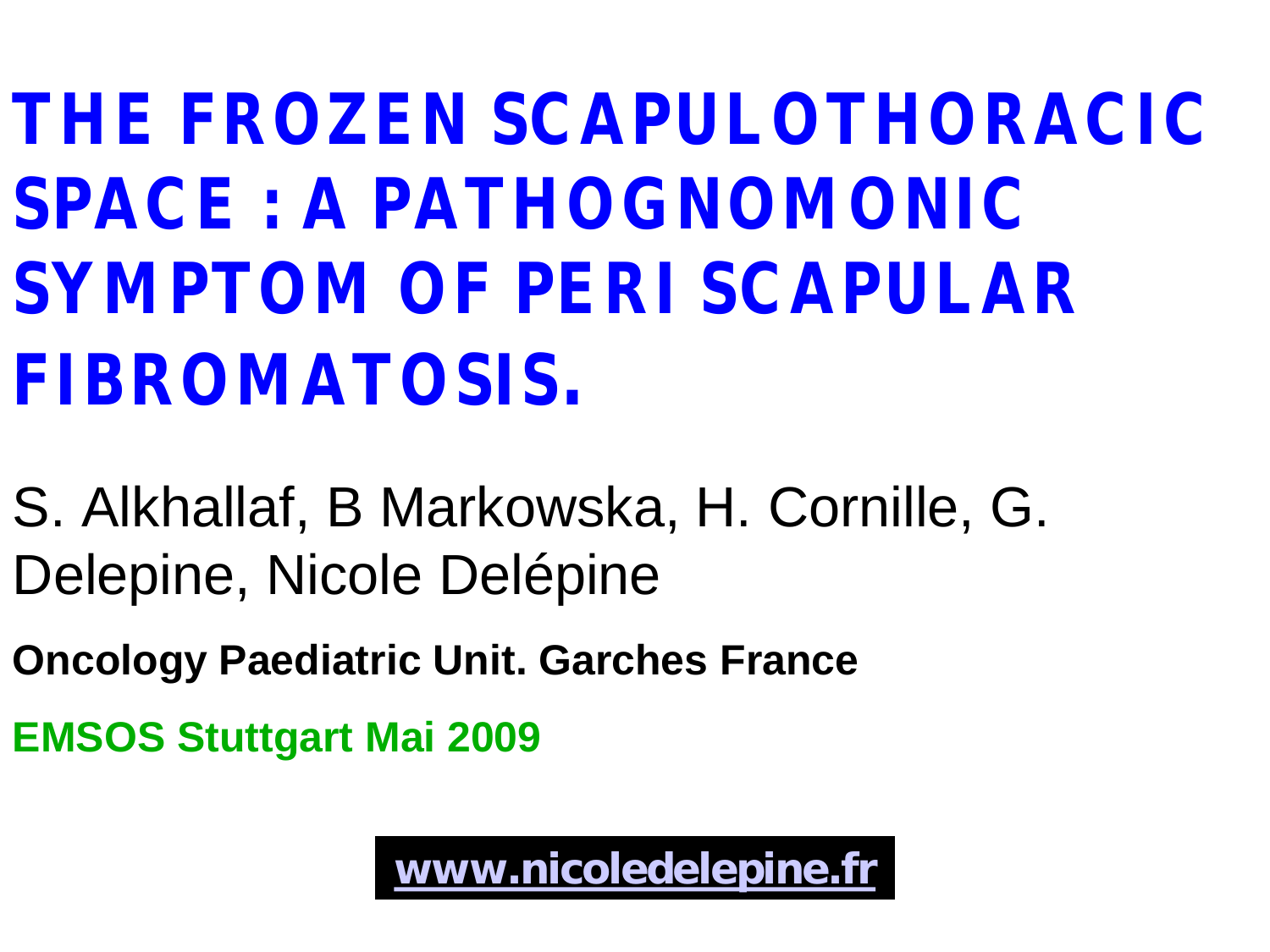# I**ntroduction**



• **The stiffness of the shoulder can result of many illness. Nevertheless, we observed a severe stiffness of the scapulo thoracic space only in fibromatosis.**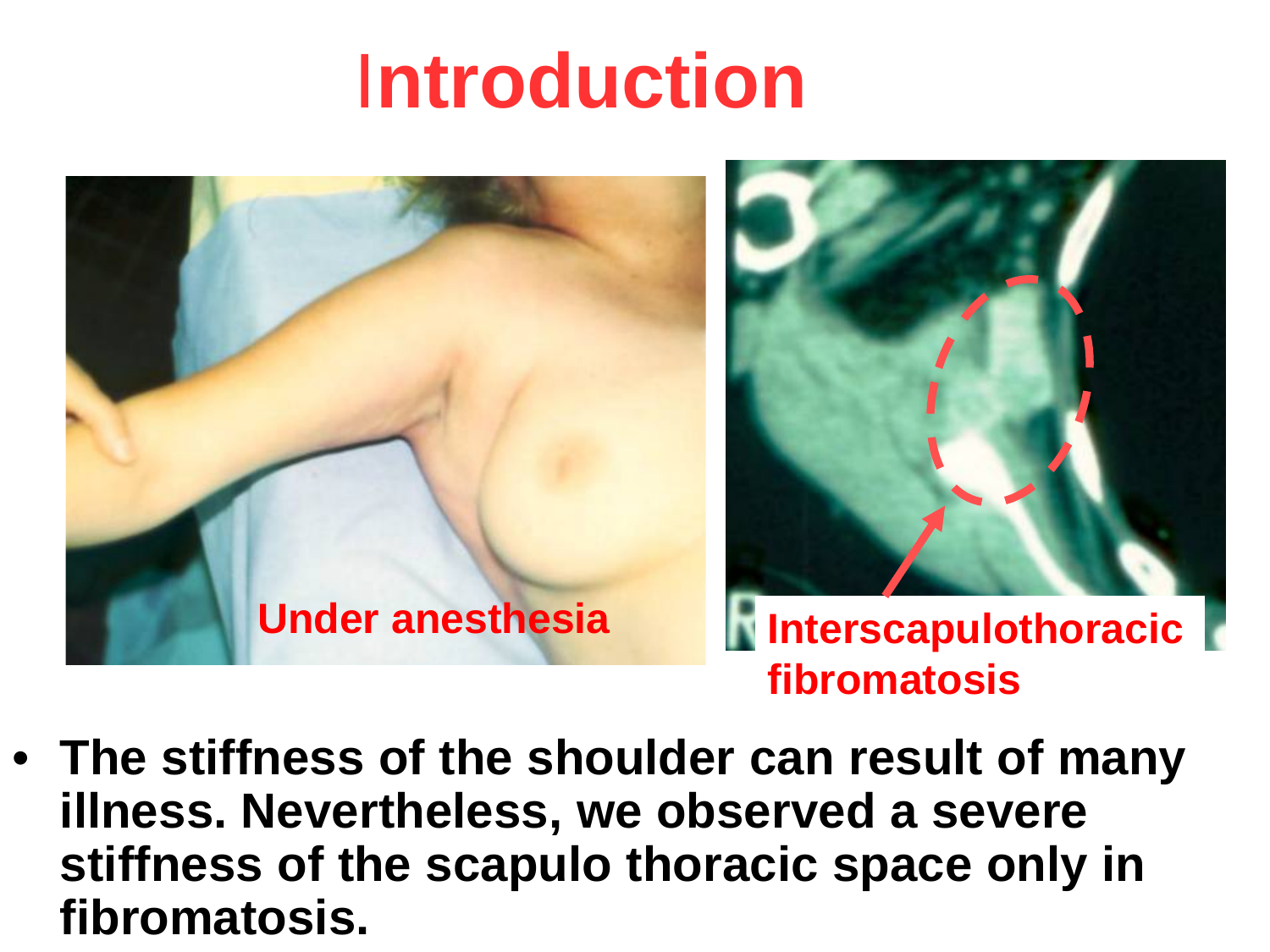# **Aim of the study**

- **To precise the real diagnostic value of this symptom we examined patients with different diseases of shoulder, tumoral and non tumoral .**
- **The passive mobility of the shoulder of every patient was analysed.**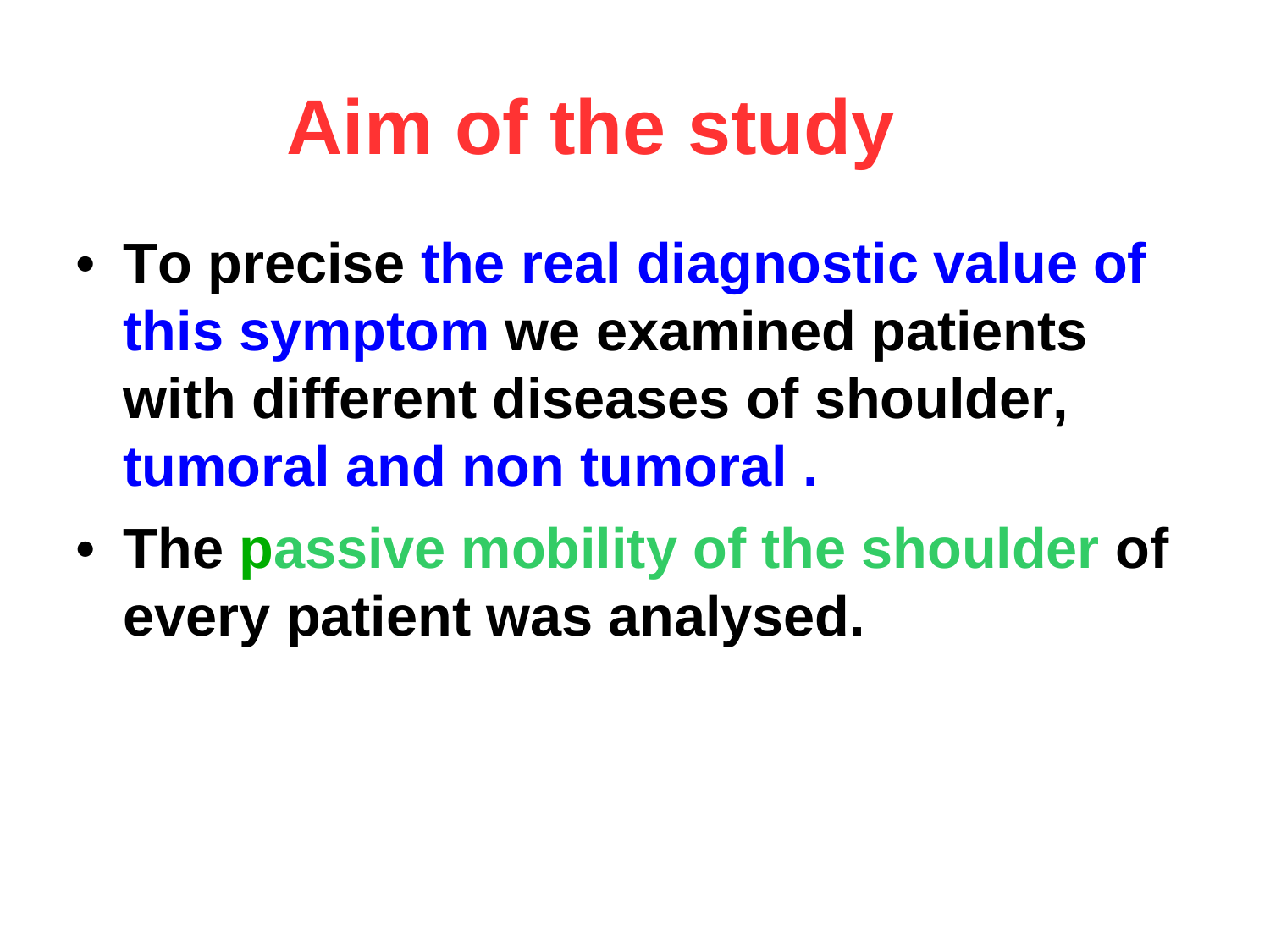





**huméral and scapulo thoracic**

 $180^\circ$ 

**2**

**For every patient we studied the mobility of scapulo humeral joint (1) and scapulothoracic space(2-1)**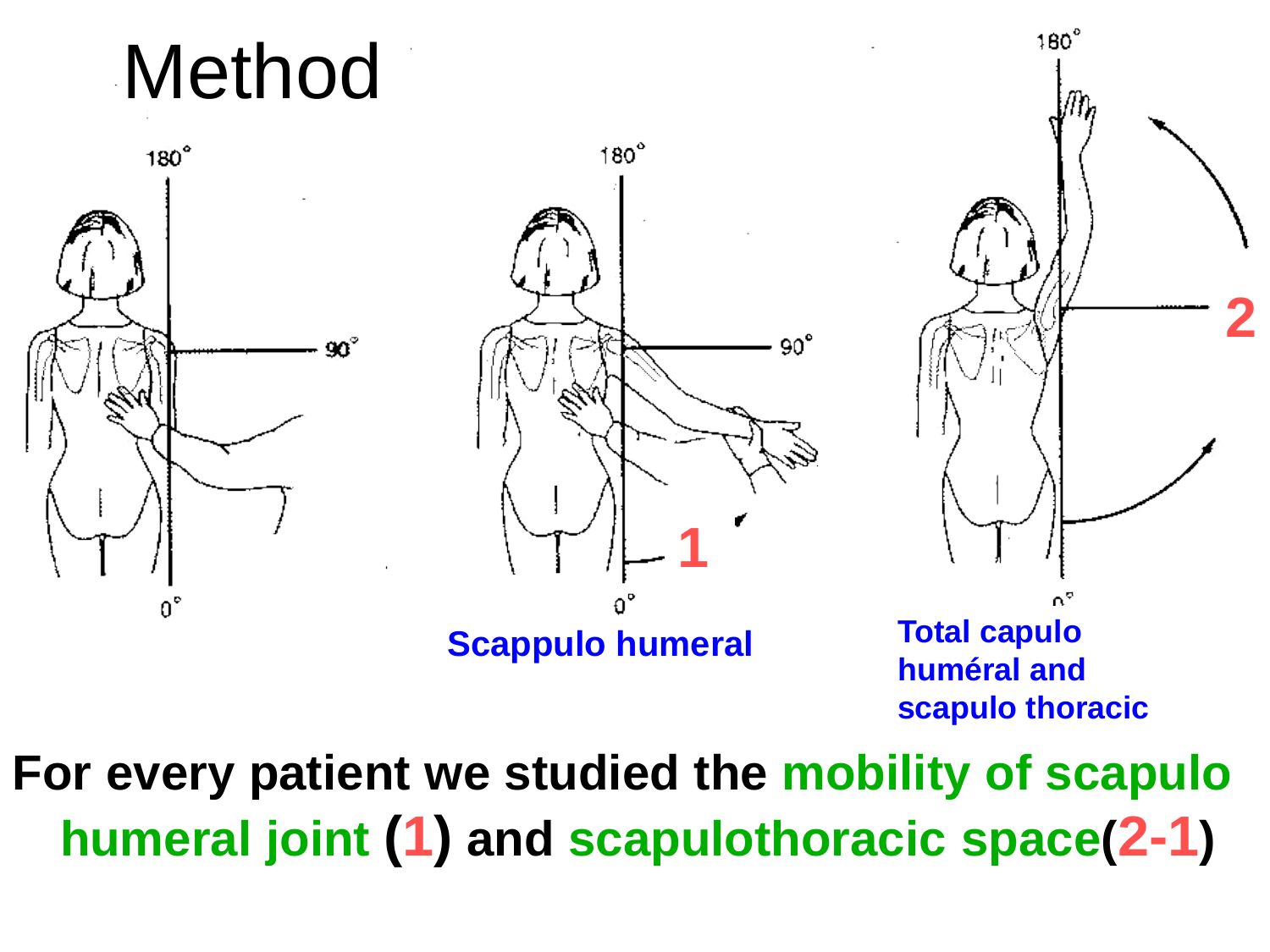## **11 patients with peri-scapular fibromatosis**













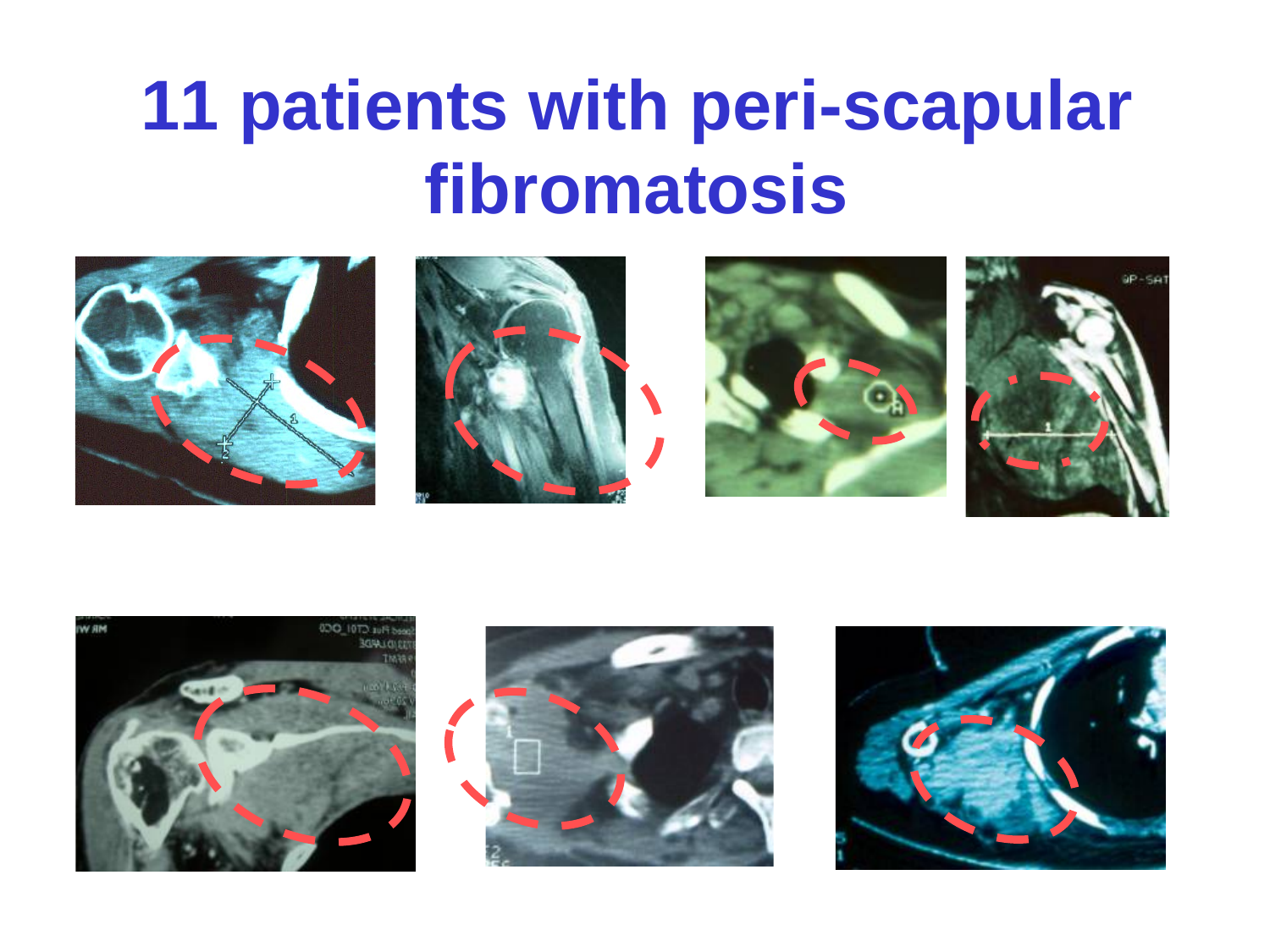### **50 patients with non tumoral diseases of shoulder**

- **arthritis and**
- **rotator cuff pathology,**

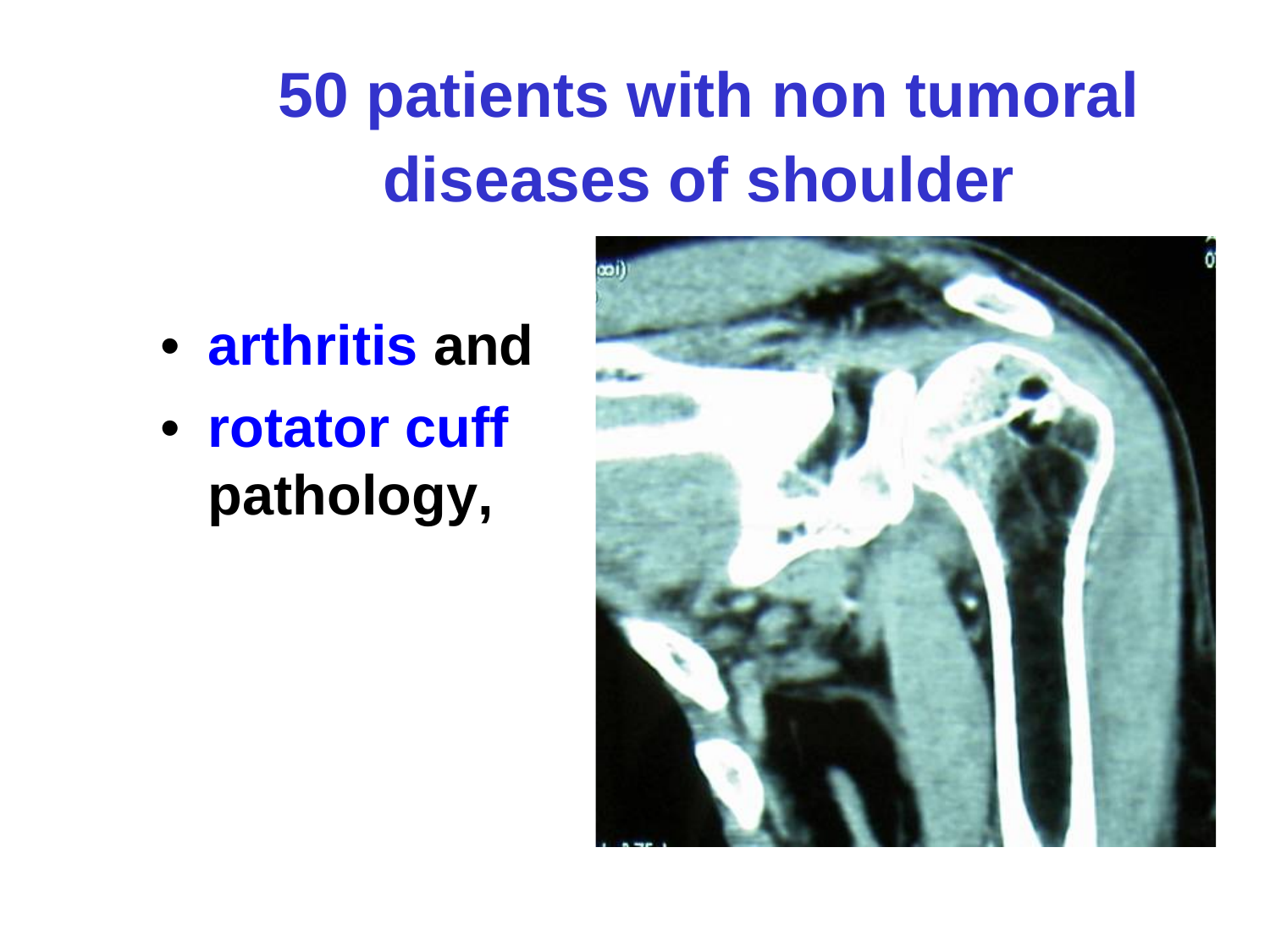### **50 peri-scapular soft tissues tumours**







# **Fibrosarcoma**



**Synovialosarcoma**

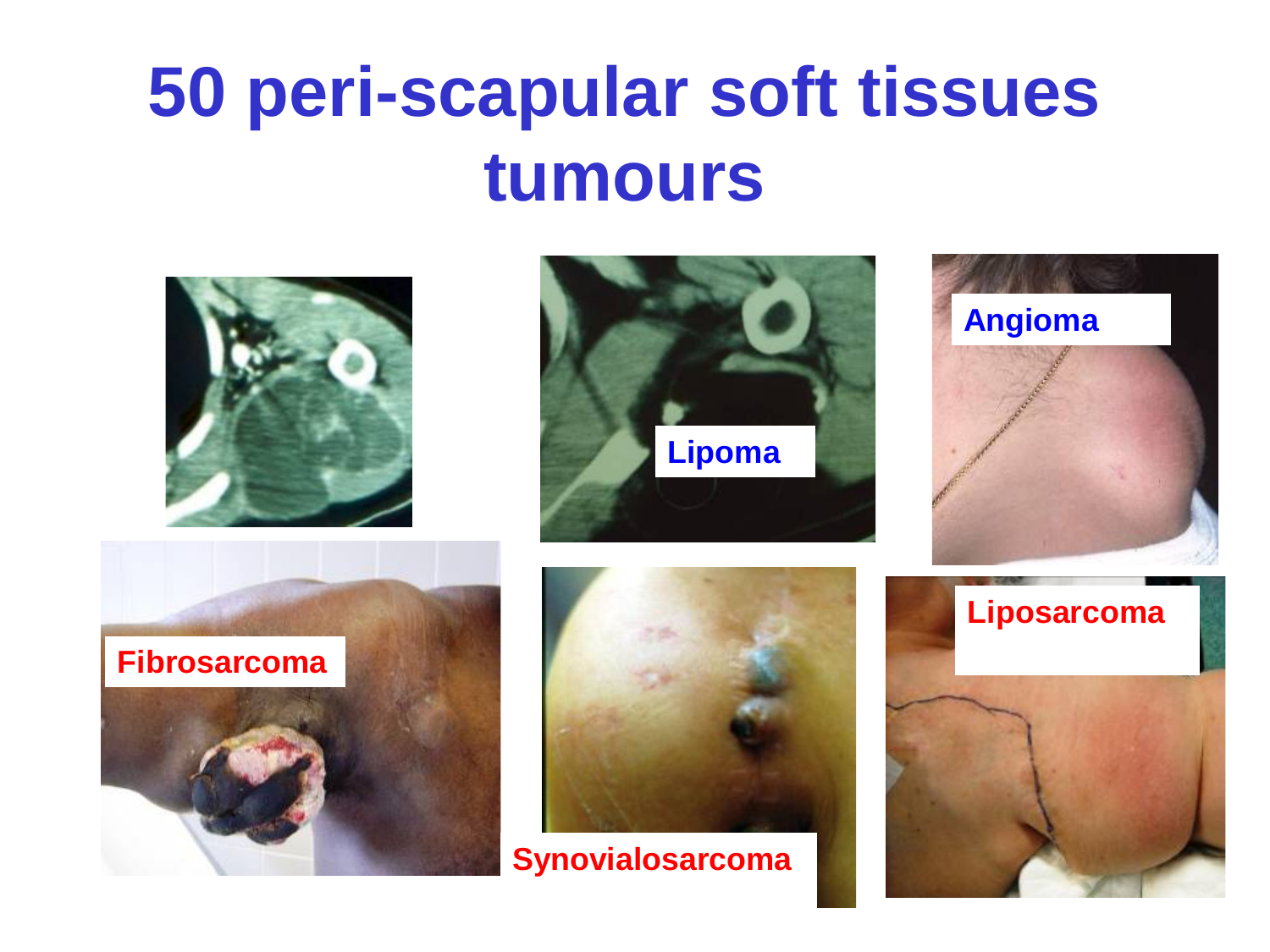### **100 patients with primitive or secondary malignancies of humerus or scapula.**





**Ostéosarcoma Chondrosarcoma Ewing'S Meta of scapula** 











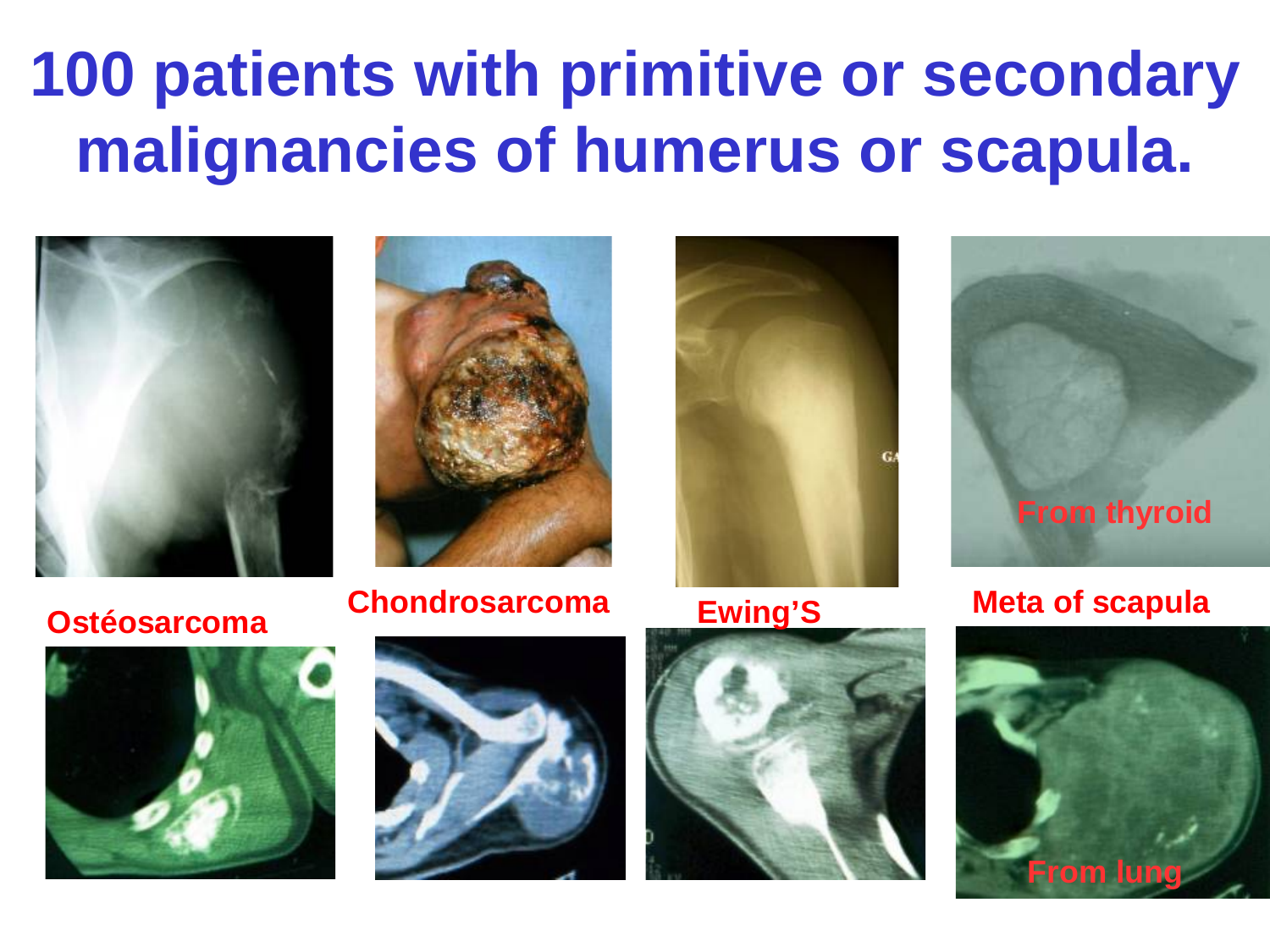# **Results**

**In 10 of 11 patients with peri-scapular fibromatosis, the passive mobility of the scapulo thoracic space was severely impaired (less than 20°). In non tumoral pathology of shoulder**, **the passive mobility of the shoulder is frequently impaired but the stiffness hangs only on scapulo humeral articulation, the passive mobility of the scapulo thoracic space is normal.**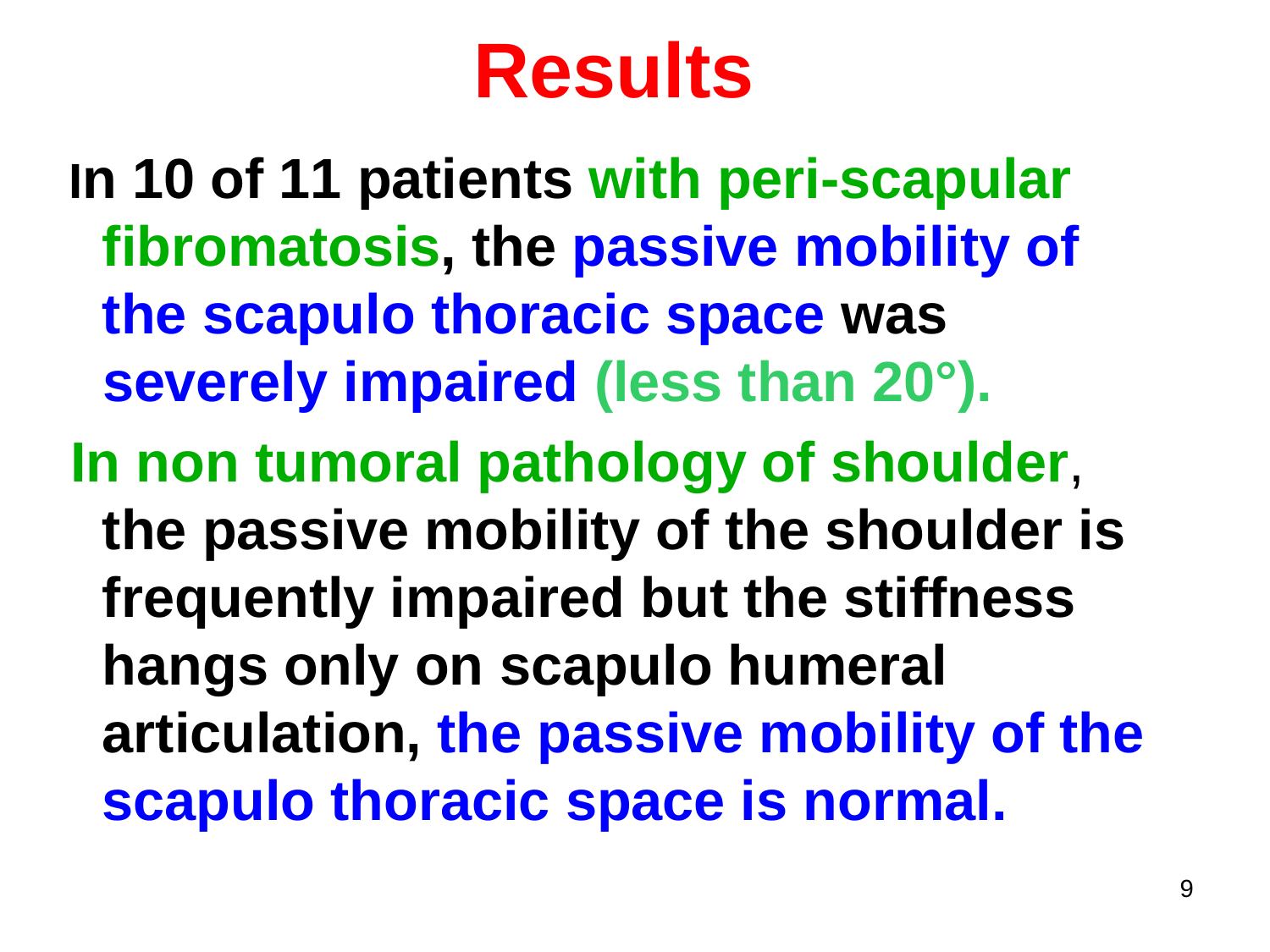# **Results**

• **In metastases, sarcoma and other soft tissue tumour the passive mobility of the scapulohumeral joint is usually preserved and the mobility of the scapulothoracic space is always normal even in very huge tumours**

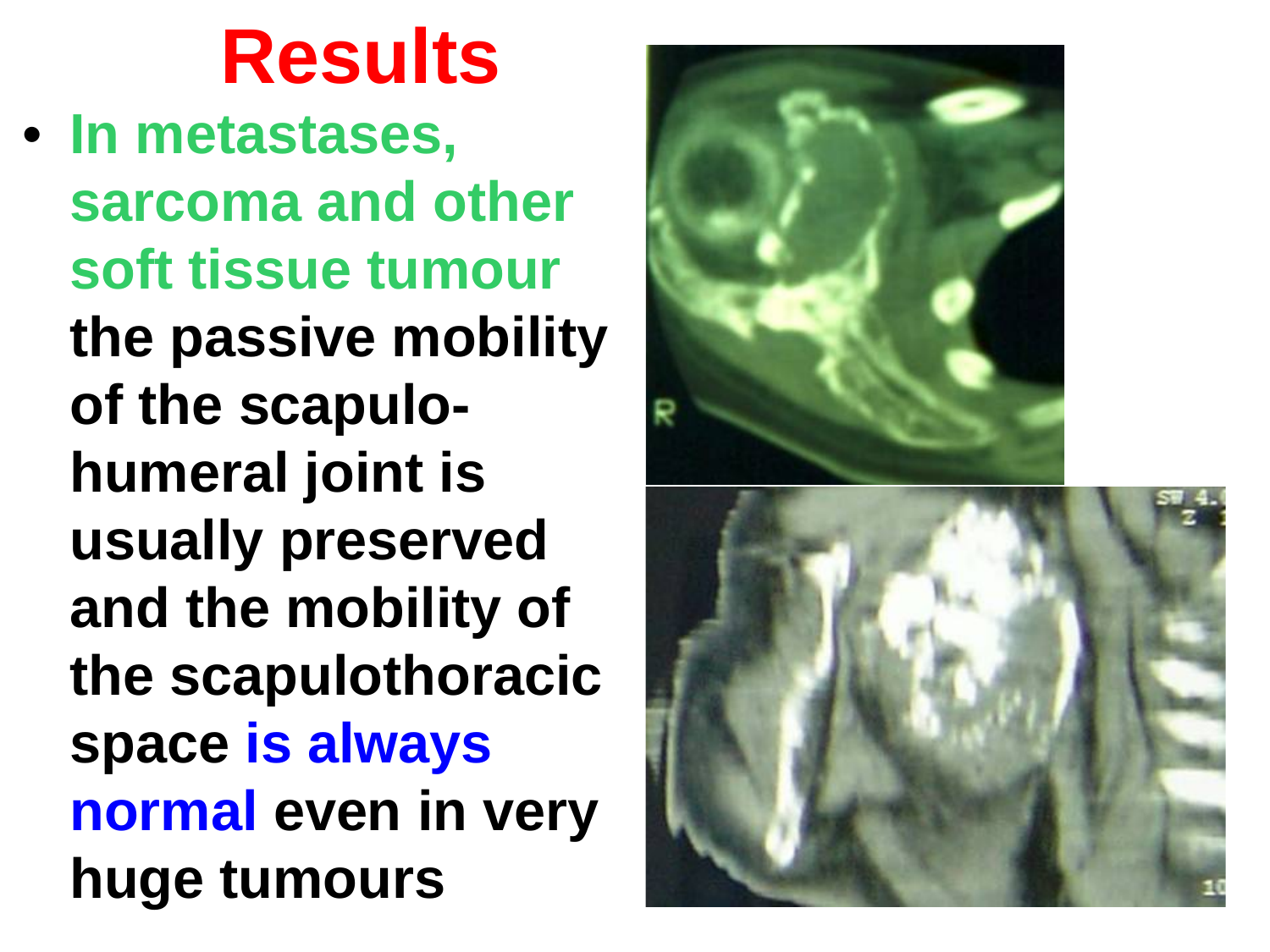### **After treatment of fibromatosis**

• **9/11 patients are in complete remission and the mobility of their scapulo thoracic space is restored .** 

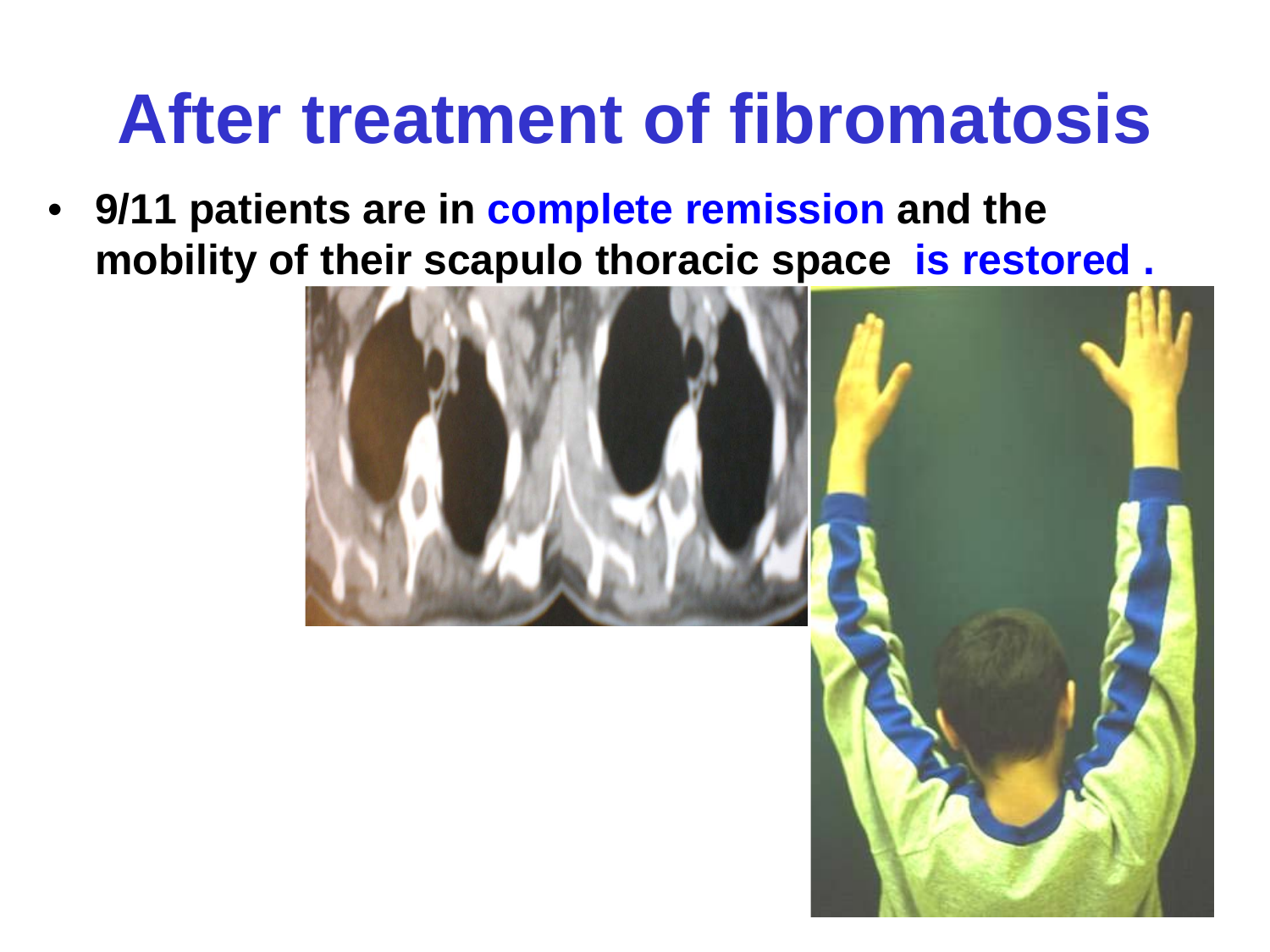## **Results of treatment**

- 2 patients are in stable disease and
- one of these suffers of a residual stiffness of the scapulo-thoracic space due to radiotherapy.